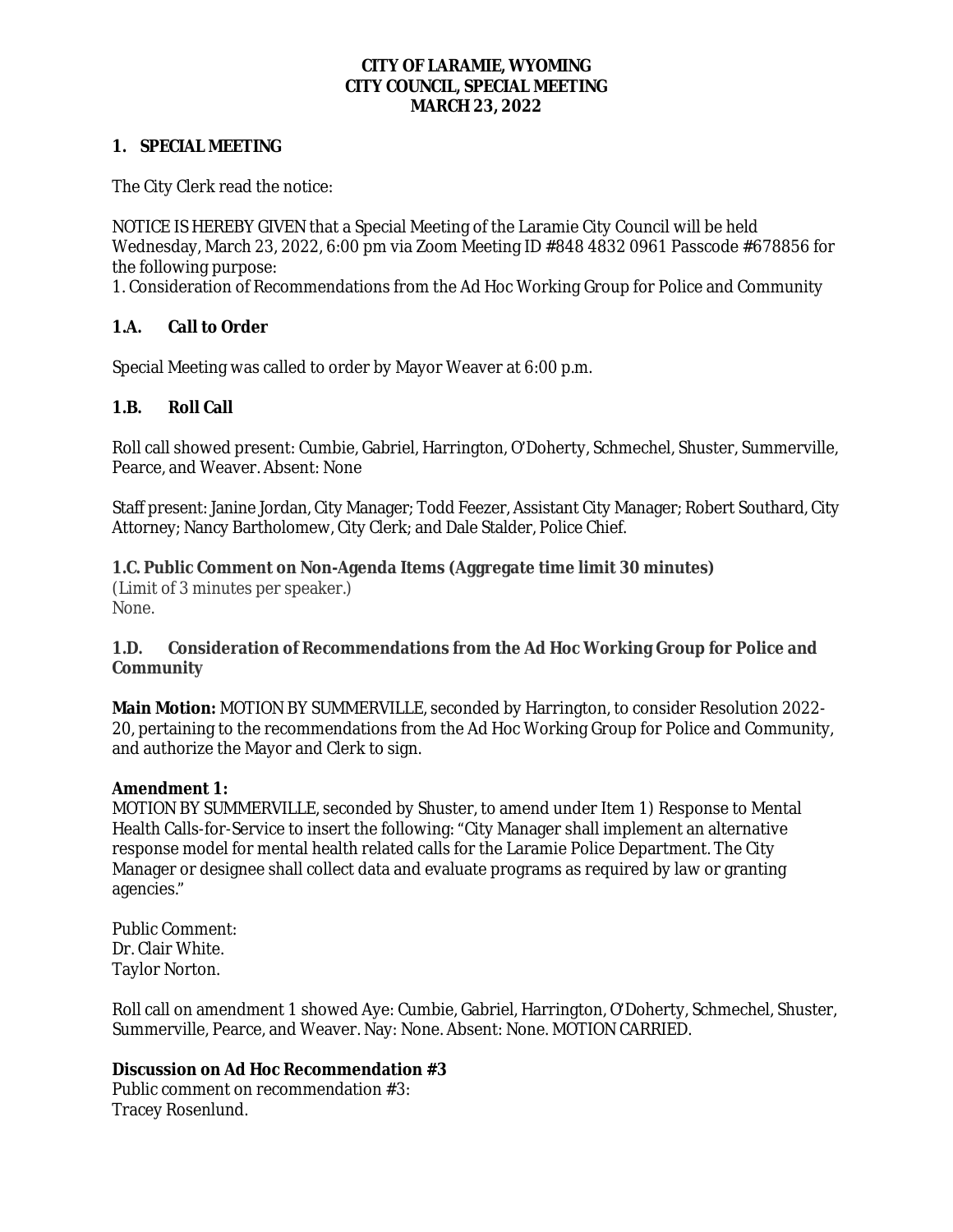Taylor Norton. Melinda Reyes. Amanda Pittman. Mitch Cushman.

### **Amendment 2:**

MOTION BY HARRINGTON seconded by Cumbie, to amend under Item 2) Resident Engagement: "The City Manager shall investigate the creation of a police and community committee to serve as a volunteer group to build a more effective partnership between the Laramie Police Department and the community. Membership on the committee would include formerly incarcerated individuals and individuals from under-served or otherwise disadvantaged groups from within the city. The City Manager shall collect data and report upon the committee's activities.

The City Manager's Office, in collaboration with the Police and Community Committee, shall investigate the creation of a Civilian Oversight Board that could function under Wyoming state statute and International City Managers Association guidelines."

Public comment on amendment 2: Tracey Rosenlund. Taylor Norton.

Roll call on amendment 2 showed Aye: Cumbie, Gabriel, Harrington, O'Doherty, and Weaver. Nay: Schmechel, Shuster, Summerville, and Pearce. Absent: None. MOTION CARRIED.

# **Discussion on Ad Hoc Recommendation #5**

Public comment on Recommendation #5: Billy Harris. Taylor Norton. Tracey Rosenlund.

Council recessed at 8:29 pm. Council reconvened at 8:36 pm.

#### **Amendment 3:**

MOTION BY SUMMERVILLE, seconded by Pearce, to amend to add under Item 3) Complaint Procedures: "The City Manager shall bring to City Council a policy to establish a complaint process that allows citizens to file complaints outside of the Laramie Police Department."

Public comment on amendment 3: Tracey Rosenlund. Taylor Norton. Billy Harris. Mitch Cushman.

Roll call on amendment 3 showed Aye: Gabriel, Harrington, O'Doherty, Summerville, Pearce, and Weaver. Nay: Cumbie, Schmechel, and Shuster. Absent: None. MOTION CARRIED.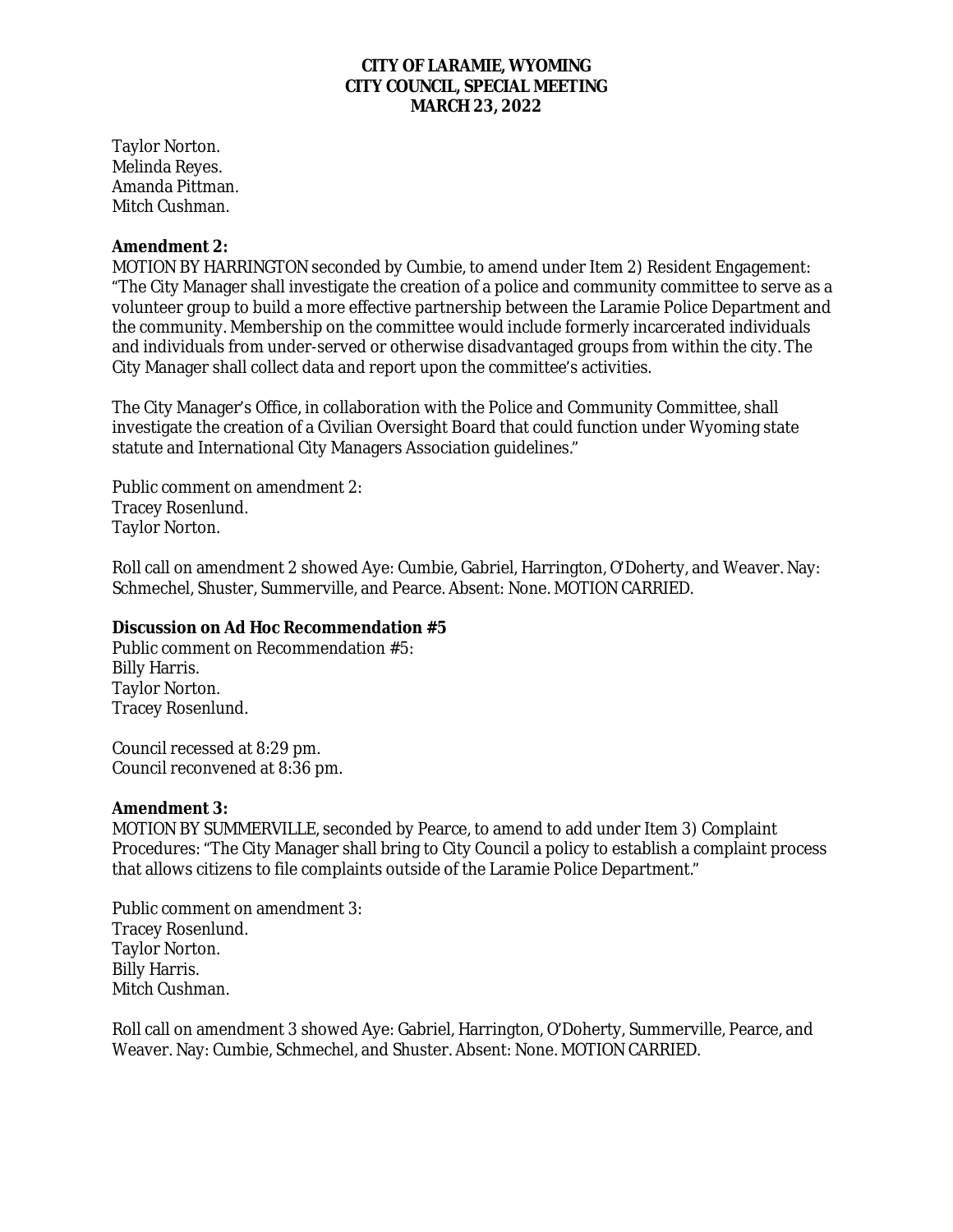### **Reconsideration of Amendment 2:**

MOTION BY GABRIEL, seconded by Pearce, to reconsider Councilor Harrington's amendment 2 regarding the oversight board to re-vote on it.

Roll call showed Aye: Cumbie, Gabriel, Harrington, O'Doherty, Schmechel, Shuster, Summerville, Pearce, and Weaver. Nay: None. Absent: None. MOTION CARRIED.

Discussion on amendment 2. Public comment on amendment 2: Tracey Rosenlund. Taylor Norton. Amanda Pittman. Mitch Cushman.

### **Divide the question:**

MOTION BY SCHMECHEL, seconded by Shuster, to divide the motion into the two parts separated at the paragraph.

Roll call showed Aye: Cumbie, Gabriel, O'Doherty, Schmechel, Shuster, and Summerville. Nay: Harrington, Pearce, and Weaver. Absent: None. MOTION CARRIED.

Roll call on amendment 2 paragraph 1 showed Aye: Cumbie, Harrington, O'Doherty, and Weaver. Nay: Gabriel, Schmechel, Shuster, Summerville, and Pearce. Absent: None. MOTION FAILED.

Discussion on amendment 2 paragraph 2.

#### **Secondary motion amendment 2 paragraph 2:**

MOTION BY HARRINGTON, seconded by Summerville, to strike "in collaboration with the Police and Community Committee."

Roll call on secondary motion showed Aye: Cumbie, Harrington, O'Doherty, Schmechel, Summerville, Pearce, and Weaver. Nay: Gabriel and Shuster. Absent: None. MOTION CARRIED.

Roll call on amendment 2 paragraph 2 showed Aye: Cumbie, Harrington, O'Doherty, and Weaver. Nay: Gabriel, Schmechel, Shuster, Summerville, and Pearce. Absent: None. MOTION FAILED.

#### **Amendment 4:**

MOTION BY SUMMERVILLE, seconded by Cumbie, to amend to insert under Item 2) Resident Engagement: "The City Manager shall investigate the creation of a police and community committee to serve as a volunteer group for the purpose of building a more effective partnership between the Laramie Police Department and the community. Membership on the committee may include formerly incarcerated individuals and individuals from under-served or otherwise disadvantaged groups from within the city. The City Manager shall collect data and report upon the committee's activities."

MOTION BY SUMMERVILLE, called the question. Mayor stated the question.

MOTION CARRIED by raised hands and voiced vote.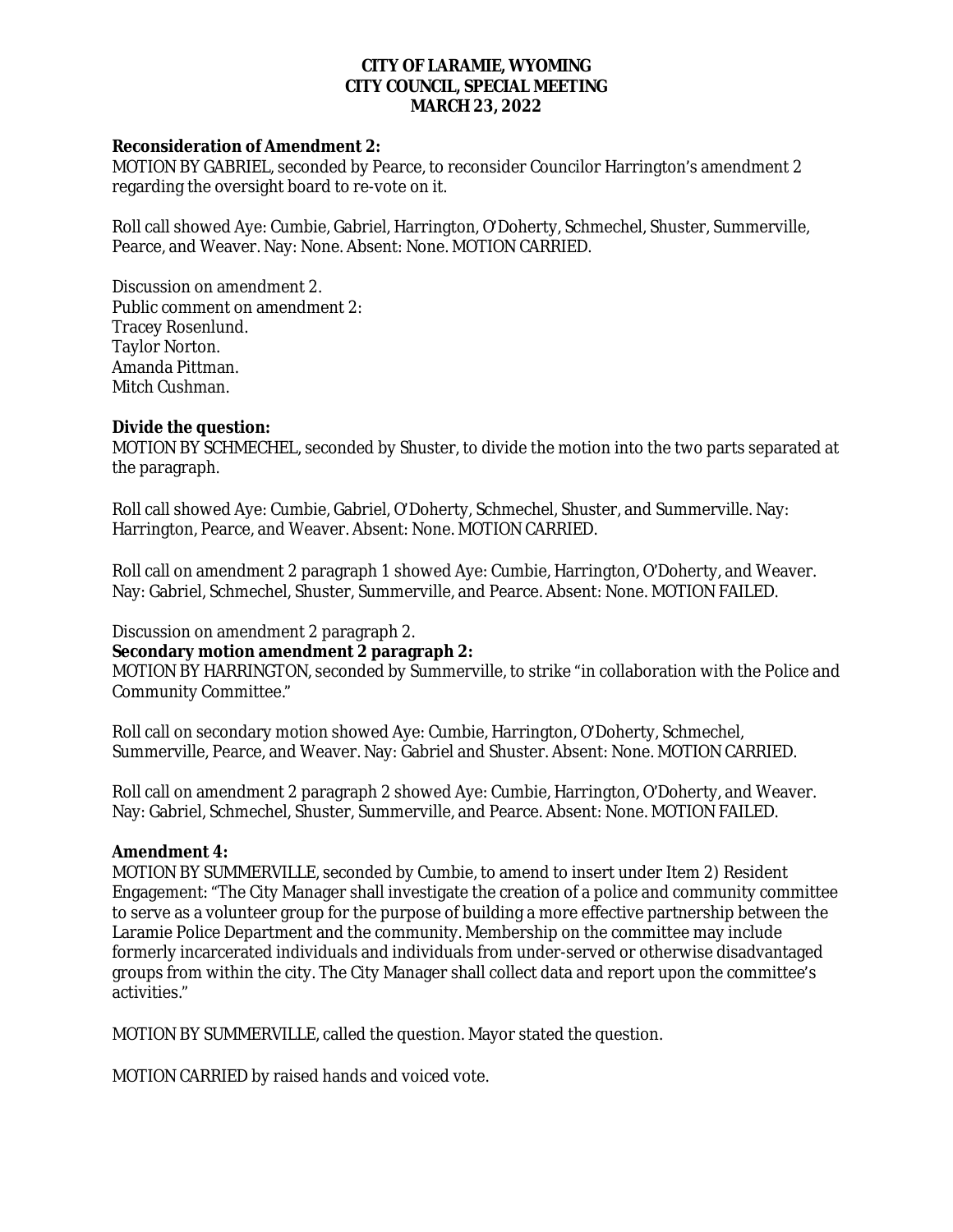Roll call on amendment 4 showed Aye: Cumbie, Gabriel, Harrington, O'Doherty, Schmechel, Shuster, Summerville, Pearce. Nay: Weaver. Absent: None. MOTION CARRIED.

MOTION BY SUMMERVILLE, called the question. Mayor stated the question.

MOTION CARRIED by raised hands and raised hands.

Roll call on the main motion showed Aye: Cumbie, Gabriel, Harrington, O'Doherty, Schmechel, Shuster, Summerville, Pearce, and Weaver. Nay: None. Absent: None. MOTION CARRIED.

# **1.E. Adjourn**

MOTION BY SHUSTER, seconded by Harrington, to adjourn.

MOTION CARRIED by voice vote and raised hands.

Council adjourned Special Meeting at 9:57 p.m.

Approved:

Nancy Bartholomew Date City Clerk, CMC

Duly published in the newspaper and posted online at [www.cityoflaramie.org](http://www.cityoflaramie.org) on 30<sup>th</sup> day of March 2022.